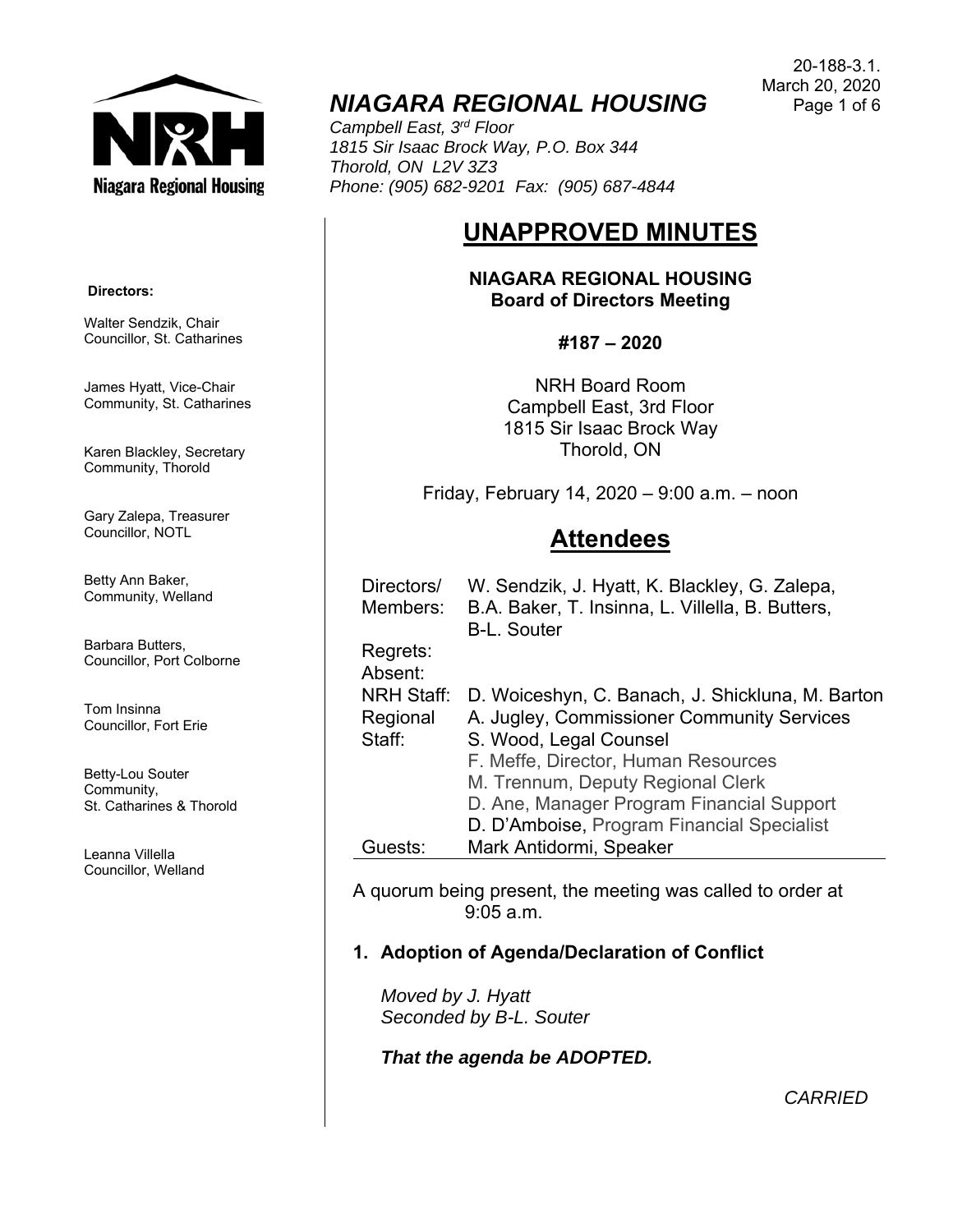No Conflicts of Interest were declared.

Due to time constraints, a request was made to hold the In Camera session following the training session.

**2. TRAINING SESSION** – Privacy and Consent – Mark Antidormi

J. Shickluna introduced Matthew Trennum and Mark Antidormi.

M. Antidormi informed the Board about the use of proper channels, in order to avoid a breach of confidentiality, with the obtaining of a signed consent form.

B. Butters arrived at the meeting.

It was recommended to secure a signed consent form vs. email consent, which must be worded carefully. M. Trennum noted there is a different role for councillors compared to operations.

W. Thompson informed the Board that staff are trained, policies are in place, and consent forms are included with the application and other forms. If a grey area still exists, the issue should be referred to M. Antidormi for resolution and/or clarification.

W. Thompson advised that the FAQs include a consent form, that staff have a form with them at all times, and will forward the consent form to the Board for their use.

W. Sendzik recommended the Board not to become involved in the operations side of the business and simply forward the information to NRH. Notify the caller that someone from NRH will address their issue. Callers may not necessarily have a computer. Should a witness be present, use judgement, however best practice is to use a consent form.

The Board thanked Mark Antidormi and Matthew Trennum for their information.

*Moved by B. Butters Seconded by B.A. Baker* 

*That the Niagara Regional Housing Board of Directors RECEIVE the presentation.* 

*CARRIED* 

## **3. Consent Items**

A request was made to pull Consent Item 3.5. HSA – New Regulations Update, and forward to Regional Council.

*Moved by G. Zalepa Seconded by J. Hyatt* 

*That the following items be RECEIVED and/or APPROVED as stated:*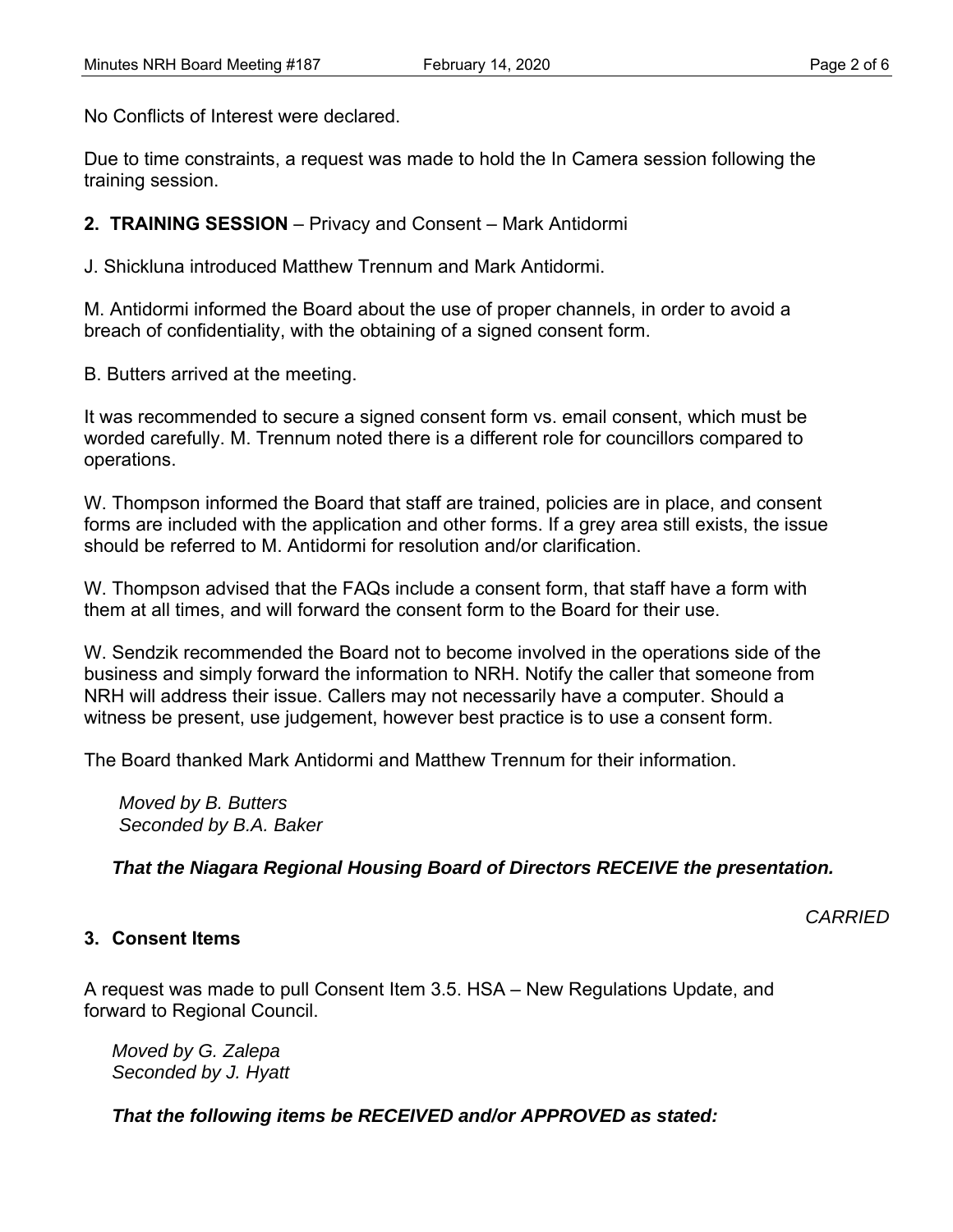- *3.1. Minutes of the January 17, 2020 Meeting be APPROVED.*
- *3.2. Development Updates* 
	- *3.2.1. Hawkins St., Niagara Falls New Development Budget Snapshot as of January 31, 2020 – 20-187-3.2.1. be RECEIVED for information.*
	- *3.2.2. Hawkins St. Dell Ave., Niagara Falls Planning Report #4 as of January 24, 2020 – 20-187-3.2.2. be RECEIVED for information.*
- *3.3. Operating Statements as at December 31, 2019 20-187-3.3. be RECEIVED for information.*
- *3.4. 4th Quarter Report to Board and Council October 1-December 31, 2019 20- 187-3.4.*

*That Niagara Regional Housing Quarterly Report October 1 to December 31, 2019 be APPROVED and FORWARDED to the Public Health and Social Services Committee and subsequently to Regional and Municipal Councils for information.* 

- *3.6. Manchester Enhancement Update 20-187-3.6. be RECEIVED for information and APPROVED.*
- *3.7. Affordable Housing Master Plan Team Meeting Minutes 20-187-3.7. be RECEIVED for information.*

*CARRIED* 

**6. Closed Session** – 9:40 a.m.

With the exception of D. Woiceshyn, S. Wood, F. Meffe and M. Barton all staff left the meeting.

*Moved by G. Zalepa Seconded by K. Blackley* 

*That the NRH Board of Directors MOVE INTO Closed Session to receive information of a confidential nature on the Alternative Service Delivery pertaining to Shared Services and Legal matters.* 

*CARRIED* 

*Moved by K. Blackley Seconded by B. Butters* 

*That the NRH Board of Directors RISE with reports.* 

*CARRIED*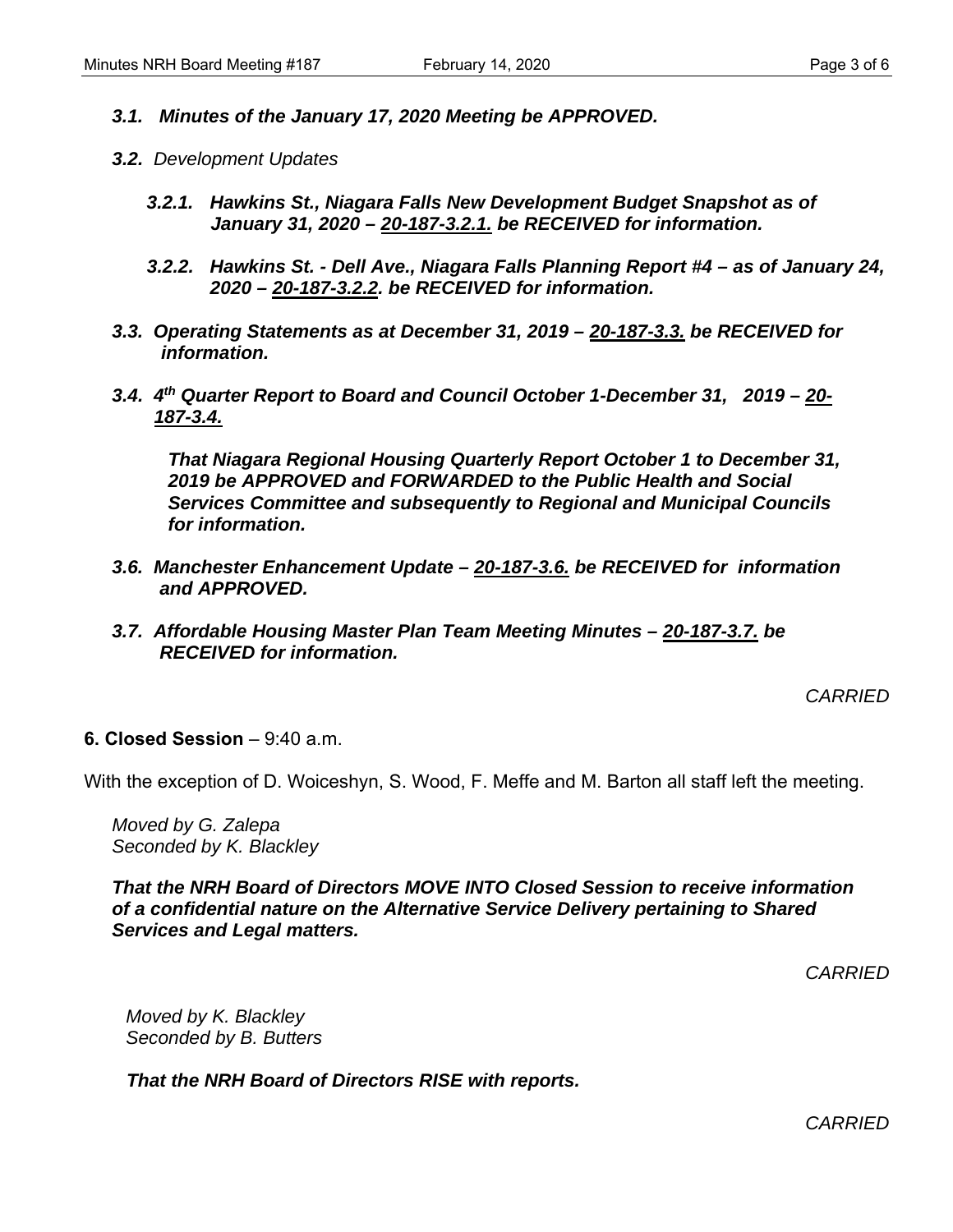6.1.a. *Moved by G. Zalepa Seconded by T. Insinna* 

#### *That the NRH Board of Directors APPROVES the Motions contained therein as presented.*

*CARRIED* 

6.1.b. *Moved by J. Hyatt Seconded by B-L. Souter* 

#### *That the NRH Board of Directors APPROVES the Motions contained therein as presented.*

*CARRIED* 

W. Sendzik thanked all for their time and support.

Staff were asked to return to the the room during the break.

### **4. Discussion Items**

4.1. New Development Strategies and Funding Opportunities

C. Banach advised NRH is aware of all housing providers with seed funding. The onus is on NRH regarding environmental responsibility. KPMG did an analysis comparing the funding and assets for all providers.

4.2. End of Mortgage Updates

J. Shickluna cautioned that NRH could undergo a potential loss of 250 units at RGI on the Federal side, however the Provincial agreements are in perpetuity and will continue.

4.3. Year End Transfer Report/surplus request

*Moved by T. Insinna Seconded by B-L. Souter* 

*That the NRH Board of Directors APPROVE the following recommendations:* 

- *1. That the unaudited summarized results for Niagara Regional Housing as detailed in Appendix 1, BE RECEIVED.*
- *2. That the following 2019 year-end operating surplus transfers of \$1,185,178 BE APPROVED as follows:*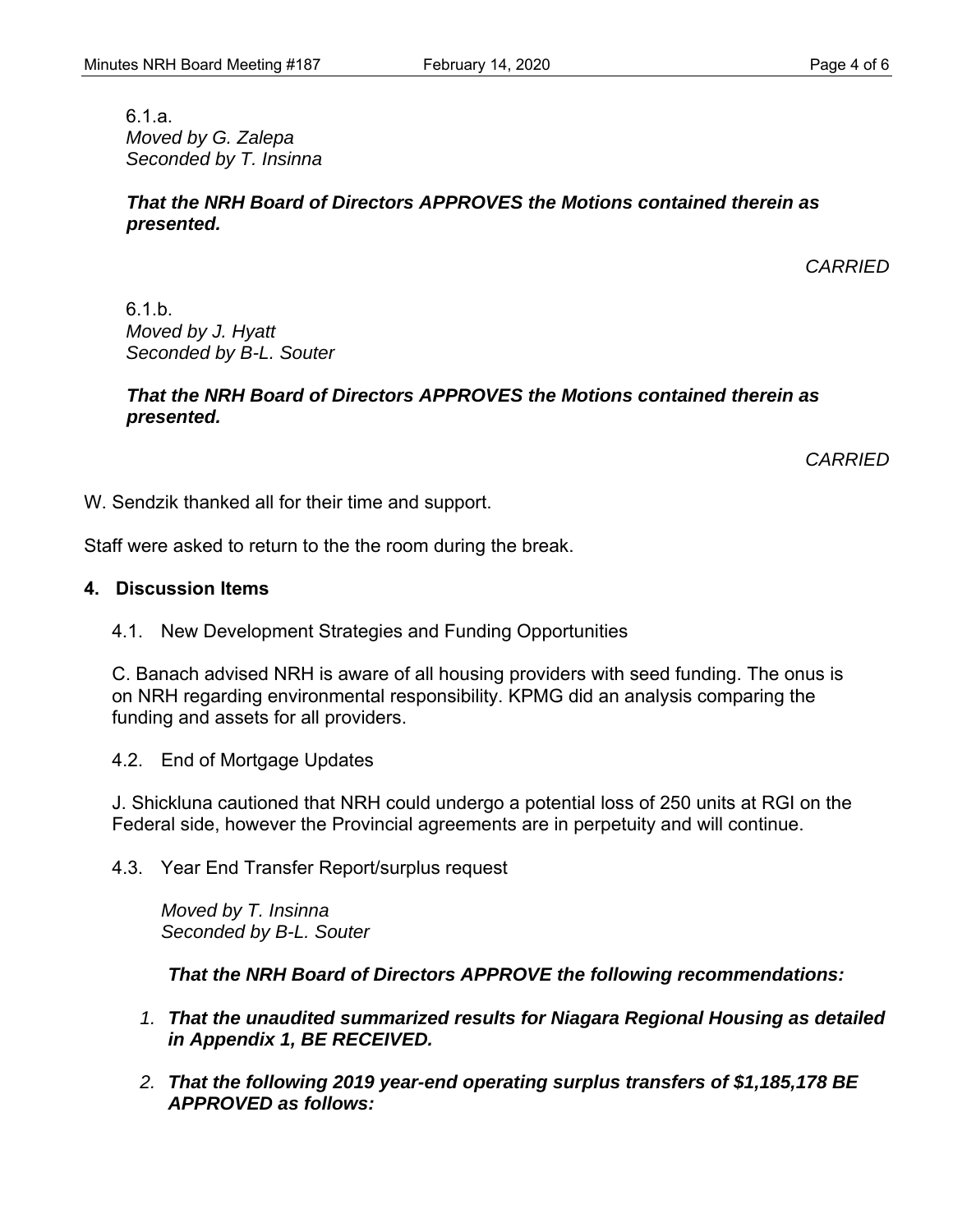- *a) \$580,000 transfer to the NRH Owned Units Reserve to fund heat control system upgrades in owned units to be completed in 2020*
- *b) \$250,000 transfer to the Niagara Regional Housing Reserve to fund the Affordable Housing Master Plan to be completed in 2020*
- *c) \$355,178 remaining surplus to be transferred to the Niagara Regional Housing Reserve to be utilized for new capital development opportunities to reduce the housing wait list*
- *3. That this report be REFERRED to the March 11, 2020 Corporate Services Committee (CSC) meeting.*

*CARRIED* 

4.4. Letter to the Ombudsman

*Moved by L. Villella Seconded by B.A. Baker* 

*That the NRH Board of Directors APPROVE the letter to the Ombudsman and forward a copy to Council and local Members of Provincial Parliament.* 

*CARRIED* 

4.5. Assessments on Available Properties

C. Baker advised this information will be brought before the Board as a standing agenda item.

D. Woiceshyn mentioned a development in Thorold that will be scrutinized for housing usage.

*Moved by K. Blackley Seconded by J. Hyatt* 

*That the NRH Board of Directors RECEIVE the report on Surplus Land / Potential Development Site Review Process.* 

*CARRIED* 

#### **5. Other Business**

K. Blackley thanked D. Woiceshyn for giving a presentation at the housing forum, which was very well received.

Discussion took place on costs pertaining to housing development. Information will be provided at the March Board Meeting.

#### **7. Next Meeting**